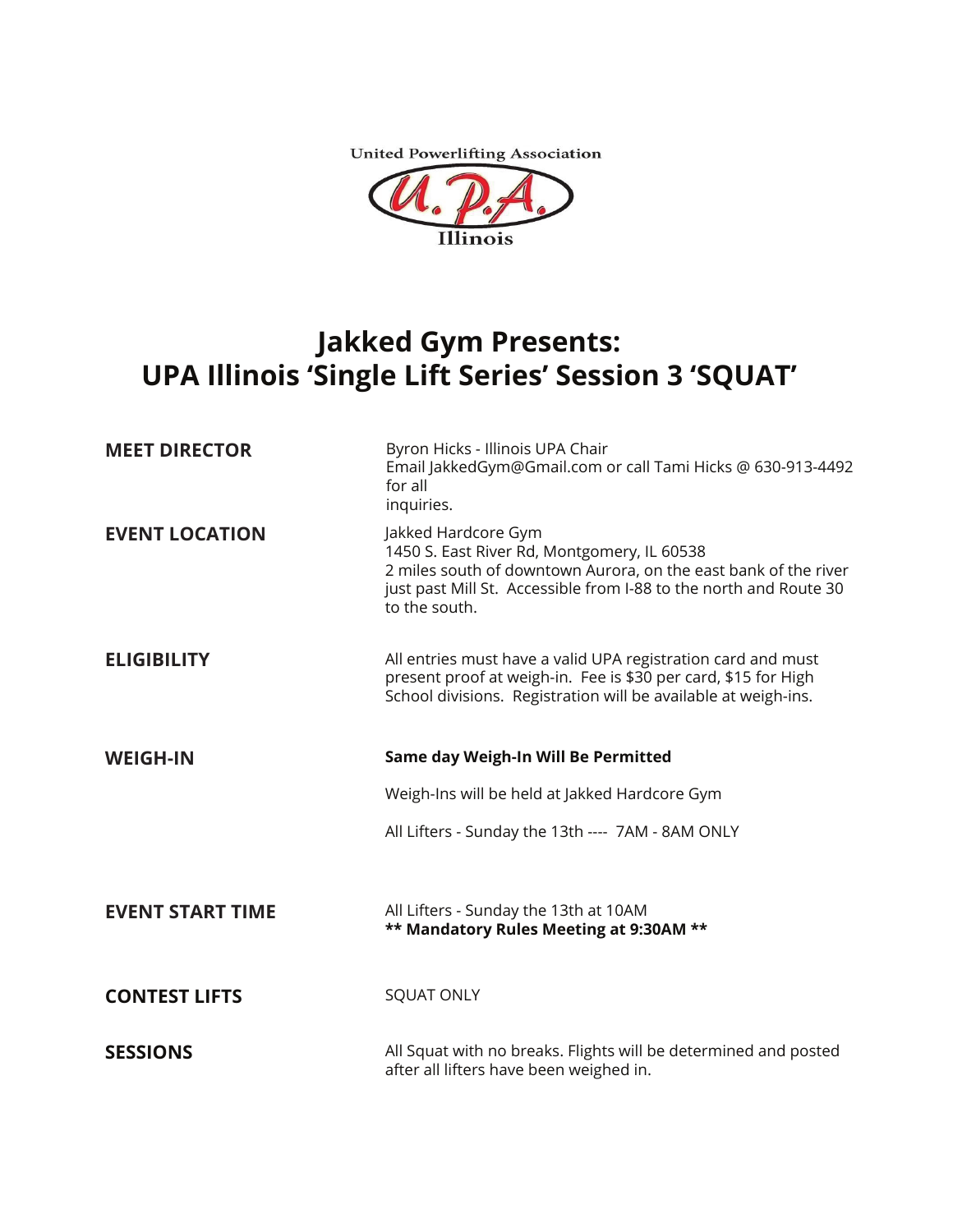| <b>PARKING</b>                          | DO NOT PARK IN THE RESTAURANT PARKING LOT!!! YOU WILL BE<br>TOWED!!! Follow any parking sign we have posted the Day of<br>The Event. PLEASE be sure NOT TO LITTER in our neighbors<br>lawns or around the building. |
|-----------------------------------------|---------------------------------------------------------------------------------------------------------------------------------------------------------------------------------------------------------------------|
| <b>ENTRY FEE</b>                        | A fee of \$50 must accompany this entry form for SQUAT ONLY                                                                                                                                                         |
|                                         | Add \$10 for a UPA-AD (tested) division. Add \$10 for each additional<br>division. Add \$15 if entering both UPA and UPA-AD.                                                                                        |
| <b>ENTRY DEADLINE</b>                   | A \$30 late fee will be charged for entries received after 7/28/17.<br>Absolutely No refunds on entry fees. ***NO EXCEPTIONS***<br>No same-day entries will be accepted without prior approval from Byron<br>Hicks. |
| <b>AWARDS</b>                           | Each lifter will receive a certificate of their lifts the day of competititon.<br>Awards will be presented to the strongest male and female lifter by coeffi-<br>cients.                                            |
| <b>MEET HOTEL</b>                       | No Official Hotel, numerous options available in the area at the intersection<br>of I-88 and Orchard Rd or off of Rt.30, near Douglas Avenue.                                                                       |
| <b>AIRPORTS</b>                         | Chicago O'Hare International Airport (ORD)<br>Midway Airport                                                                                                                                                        |
| <b>RULES</b>                            | Check www.upapower.com for information and rulebook                                                                                                                                                                 |
| <b>UNIFORM</b>                          | Must have one piece lifting suit or wrestling singlet                                                                                                                                                               |
| <b>ADDITIONAL</b><br><b>INFORMATION</b> | Check www.jakkedgym.com                                                                                                                                                                                             |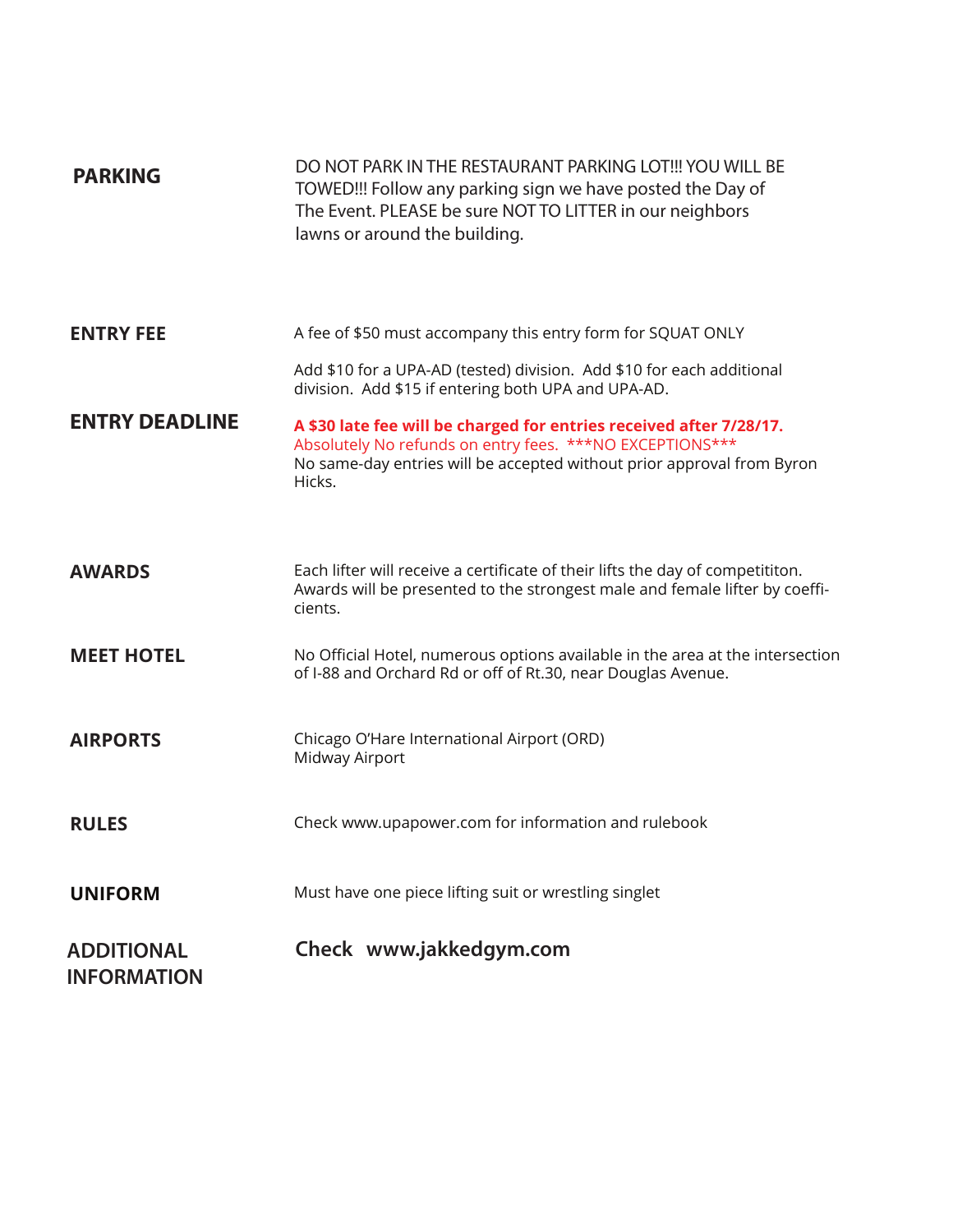# **UPA Illinois Single Lift Series-- Squat August 13th, 2017**

| Mail Entry To:<br>Jakked Gym - UPA<br>1450 S. East River Rd Unit D |       |                                  |  |
|--------------------------------------------------------------------|-------|----------------------------------|--|
| Montgomery, IL 60538                                               |       |                                  |  |
| First Name:                                                        |       |                                  |  |
|                                                                    |       |                                  |  |
|                                                                    |       |                                  |  |
|                                                                    |       |                                  |  |
|                                                                    |       |                                  |  |
|                                                                    |       |                                  |  |
|                                                                    |       |                                  |  |
|                                                                    |       |                                  |  |
|                                                                    |       |                                  |  |
| <b>Division</b>                                                    |       | <b>Weight Class (circle one)</b> |  |
|                                                                    | Men   | Women                            |  |
| Squat                                                              | $114$ | 97<br>$\sqrt{10}$                |  |

| Squat          |                      |       |        |          |       |       |       |  |            |            |
|----------------|----------------------|-------|--------|----------|-------|-------|-------|--|------------|------------|
|                |                      |       |        |          |       |       |       |  | 114        | 97         |
| Raw            |                      | Or    |        | Equipped |       |       |       |  | 123        | 105        |
|                |                      |       |        |          |       |       |       |  | 132        | 114        |
| <b>UPA</b>     | And/Or               |       | UPA-AD |          |       |       |       |  | 148        | 123        |
|                |                      |       |        |          |       |       |       |  | 165        | 132        |
|                |                      |       |        |          |       |       |       |  | 181        | 148        |
| Open           |                      |       |        |          |       |       |       |  | 198        | 165        |
|                |                      |       |        |          |       |       |       |  | 220        | 181        |
| Junior (20-23) |                      |       |        |          |       |       |       |  | 242        | 198        |
|                |                      |       |        |          |       |       |       |  | 275        | <b>SHW</b> |
|                | Teenage (circle one) |       |        |          |       |       |       |  | 308        |            |
|                | 13-15 16-17 18-19    |       |        |          |       |       |       |  | <b>SHW</b> |            |
|                |                      |       |        |          |       |       |       |  |            |            |
|                | Masters (circle one) |       |        |          |       |       |       |  |            |            |
| 33-39          | 40-44                | 45-49 | 50-54  | 55-59    | 60-64 | 65-69 | 70-74 |  |            |            |

UPA #: Exp Date: